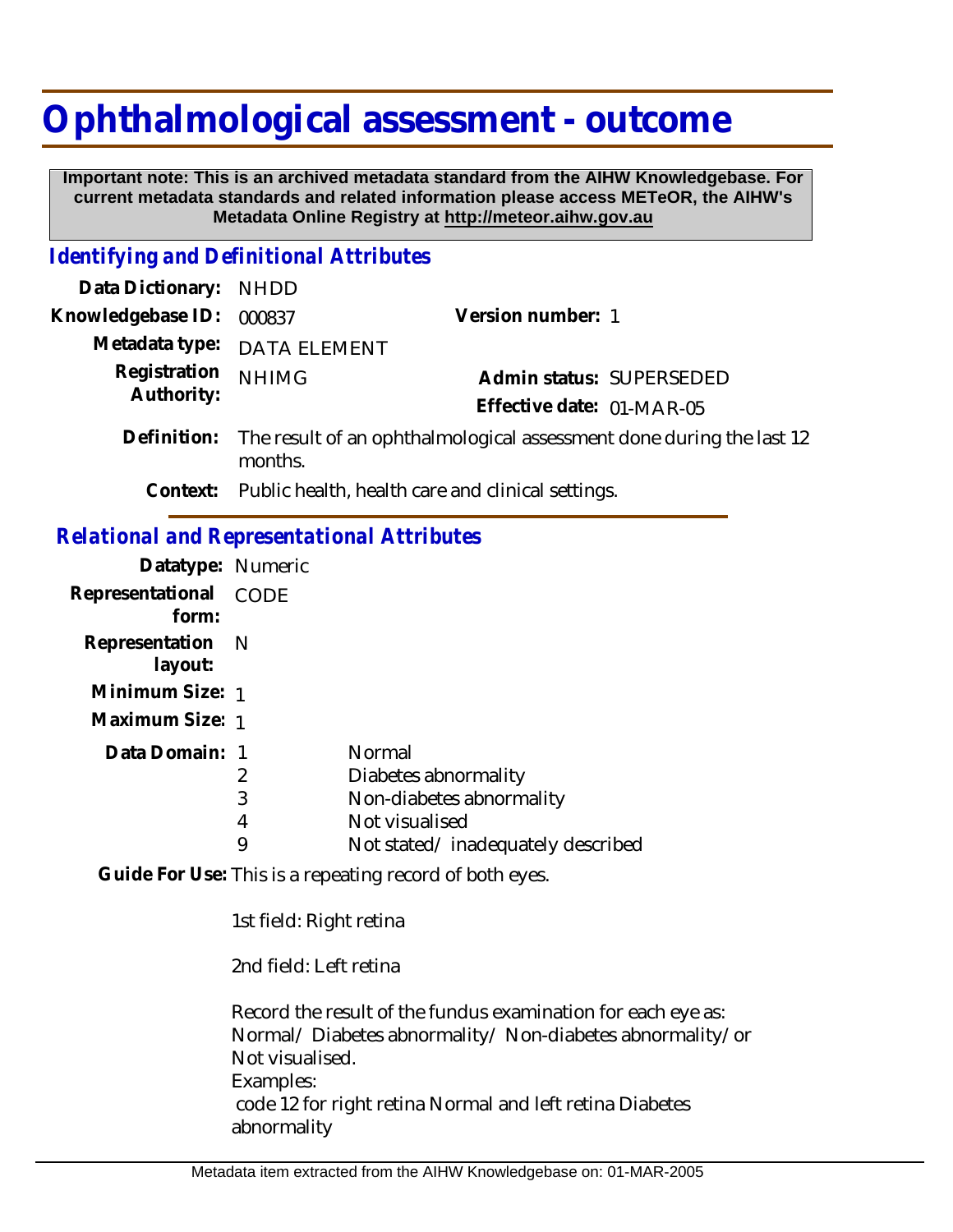code 32 for right retina Non-diabetes abnormality and left retina Diabetes abnormality.

Only the result of an assessment carried out in the last 12 months should be recorded.

Collection Methods: Ophthalmological assessment should be performed by an ophthalmologist or a suitably trained clinician.

> A comprehensive ophthalmological examination includes: -Checking visual acuity with Snellen chart - correct with pinhole if indicated;

-Examination for cataract;

-Examination of fundi with pupils dilated.

Related metadata: relates to the data element Blindness - diabetes complication version 1 relates to the data element Cataract - history version 1 relates to the data element Ophthalmoscopy - performed version 1 relates to the data element Referred to ophthalmologist - diabetes mellitus version 1 relates to the data element Visual acuity version 1 relates to the data element Health professionals attended - diabetes mellitus version 1

## *Administrative Attributes*

Source Document: National Diabetes Outcomes Quality Review Initiative (NDOQRIN) data dictionary.

**Source Organisation:** National Diabetes Data Working Group

Comments: Patients with diabetes have increased risk of developing several eye complications including retinopathy, cataract and glaucoma that lead to loss of vision.

> Many diabetes eye related problems are asymptomatic and require appropriate eye assessment to be detected. Regular eye checkup is important for patients suffering from diabetes mellitus. This helps to early detect abnormalities and to avoid or postpone complications and prevent blindness in people with diabetes.

> According to Principles of Care and Guidelines for the Clinical Management of Diabetes Mellitus a comprehensive ophthalmological examination should be carried out: -At diagnosis and then every 1-2 years for patients whose diabetes onset was at age 30 years or more. -Within five years of diagnosis and then every 1-2 years for patients